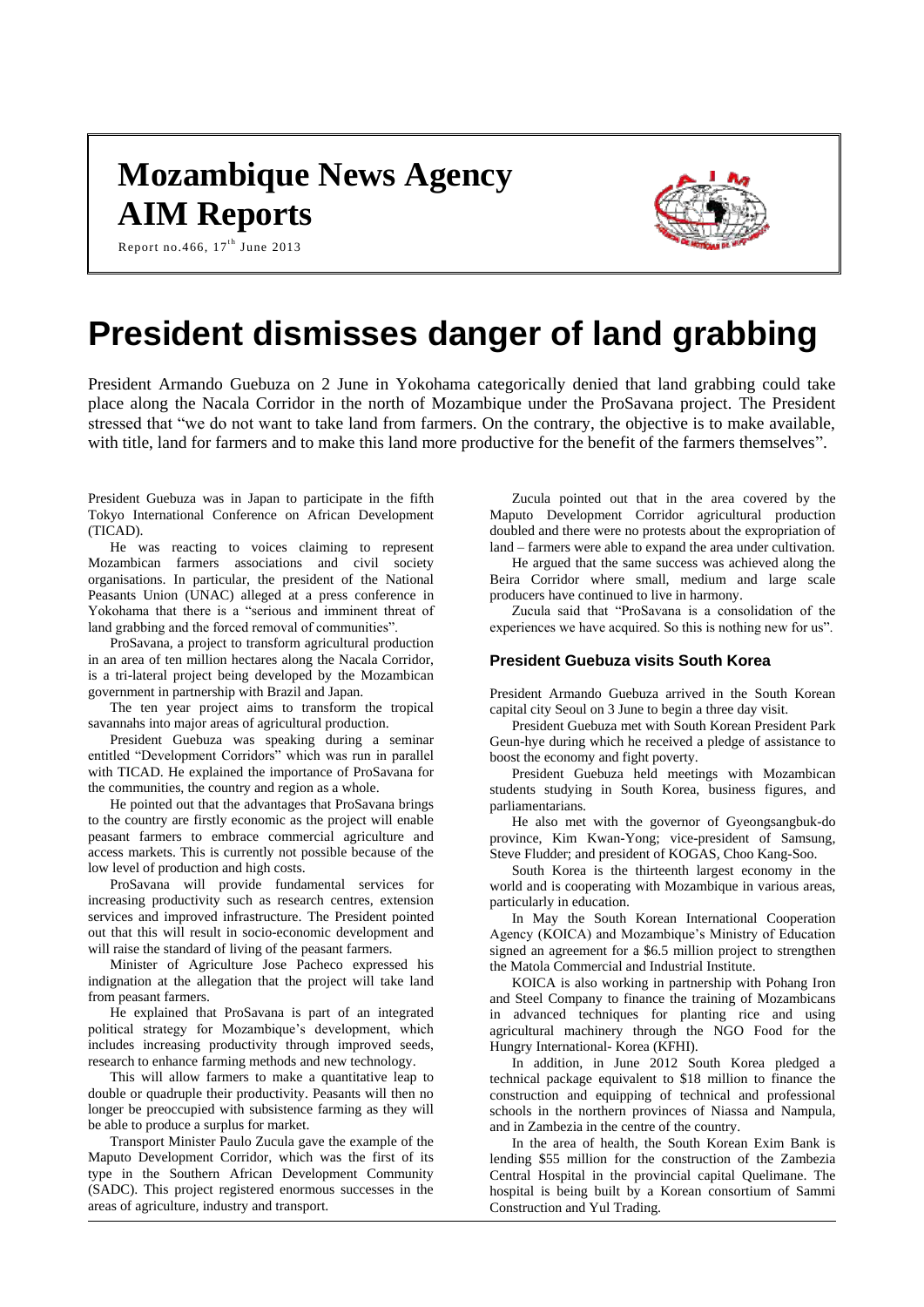#### **Health strike ends with no agreement**

The Mozambican Medical Association (AMM), which represents the country's doctors, and the Commission of United Health Professionals (PSU) on 15 June called off the strike they had embarked upon on 20 May, without achieving any of their demands.

According to a statement from the two organizations, "although we have not achieved any agreement and are thus not satisfied, the AMM and the PSU, out of respect for the pain and suffering of the people who have been in solidarity with us, declare today the suspension of the general strike of health professionals".

The list of demands made by the AMM at the outset of the strike included a 100 per cent rise in the basic wage of doctors. The AMM also demanded that the danger money paid to doctors should rise from the current 10 per cent to 35 per cent. It wanted the various allowances paid for emergency work in the afternoons, nights and at weekends and public holidays to rise by between 167 and 367 per cent.

The AMM also objected to a clause in the draft Statute of Doctors (which the government intends to deposit in the country's parliament, the Assembly of the Republic) which states that any doctor trained in a public institution will be obliged to work exclusively in the national health service for at least as long as his training period. In the period before the Statute is approved, the AMM added, doctors must be guaranteed "decent housing, paid for by the state". If no state-owned houses are available, the doctors should be given a rent allowance in line with current private housing rents.

After 27 days on strike, the AMM achieved none of these goals. Nor were the AMM and the PSU able to mobilise most health professionals to join the strike, which was far from "general". According to Health Ministry spokesperson, Mouzinho Saide, only between 200 and 300 health workers were on strike.

The strike hit health units in Maputo city and province hard, and a considerable number of doctors in the northern city of Nampula were also on strike. But it had little impact in the rest of the country, and in three provinces (Niassa, Cabo Delgado and Tete), nobody at all joined the strike.

The government insisted that it could not go beyond the wage increase announced in early May – which was 15 per cent for doctors and nine per cent for nurses. On 13 June, Finance Minister Manuel Chang told reporters that the government's capacity to offer further increase in public sector wages this year has been exhausted.

Those who joined the strike will now find themselves out of pocket. Regardless of whether the strike was legal (as the AMM claims) or illegal (the government position), the strikers will lose almost a month's worth of wages. Nobody will be paid for days spent on strike, irrespective of the legal status of the strike.

The focus now shifts to disciplinary action against the strikers, who could suffer penalties up to and including dismissal. This would only occur, however in the event of the strike being deemed illegal. The Health Ministry may not regard it as worth pressing this issue, although disciplinary proceedings have already begun against 18 workers at the Xipamanine health centre in Maputo.

The AMM/PSU statement urged the members of the two organisations not to be intimidated by the disciplinary hearings. Insisting that the strike was legal, and simply the exercise of a right enshrined in the Constitution, the statement called for anyone facing intimidation to report it to the AMM or PSU, so that the matter would be dealt with by the organisations' legal departments.

### **New date for further government – Renamo talks**

The Mozambican government announced on 14 June that it has set 1 July as the new date for a further round of dialogue with the opposition party Renamo.

Initially, the government delegation suggested 27 June, but Renamo said it was not available on that date. Its counterproposal was 17 June, which was inconvenient for the government side.

The previous round took place on 10 June, and despite meeting for around 20 hours, until about 04.30 the following morning, the sides were deadlocked over the country's electoral legislation.

Renamo is trying to eliminate the amended laws that were passed in December, and wants to impose its own positions which were defeated in parliamentary votes.

The head of the government delegation, Agriculture Minister Jose Pacheco, made it clear that any change in the electoral law had to be made by the body which had passed it, the Assembly of the Republic. But the Renamo delegation, headed by senior parliamentarian Saimone Macuiana, claimed that the two delegations have a mandate to discuss this point and reach consensus on it.

Since consensus had proved impossible in over two years of discussions in a parliamentary commission, in meetings between the leaderships of the parliamentary groups of the political parties, and finally in the Assembly plenary, it is hard to see why any consensus should appear now.

Renamo insists on what it calls "parity" in the composition of the National Elections Commission (CNE) – it wants a CNE consisting exclusively of political party representatives, four from the ruling Frelimo Party, four from Renamo, four from the Mozambique Democratic Movement (MDM) and two from extra-parliamentary parties. In reality, such a formula would achieve, not "parity", but an opposition majority on the CNE.

The law as passed stipulates a CNE of 13 members – eight from the parliamentary parties (five appointed by Frelimo, two by Renamo and one by the MDM), three from civil society organizations, a judge appointed by the Higher Council of the Judicial Magistracy, and an attorney appointed by the Higher Council of the Public Prosecutor's Office.

The CNE is now operational, although Renamo is boycotting it and has not appointed its two members.

Renamo has announced a boycott of all elections until laws to its liking are passed. It has also threatened to disrupt the November municipal elections and the current voter registration. But the registration has been under way for almost a month and there have been no signs of any Renamo disruption.

# **Edson Macuacua appointed presidential advisor**

President Armando Guebuza on 13 June named Edson Macuacua as his advisor and presidential spokesperson.

Macuacua has been a deputy for the ruling Frelimo Party in the country's parliament, the Assembly of the Republic.

Previously, Edson Macuacua had been the party's spokesperson and the Frelimo Central Committee Secretary for Mobilisation and Propaganda.

*\_\_\_\_\_\_\_\_\_\_\_\_\_\_\_\_\_\_\_\_\_\_\_\_\_\_\_\_\_\_\_\_\_\_\_\_\_\_\_\_\_\_\_\_*

*This is a condensed version of the AIM daily news service – for details contact [aim@aim.org.mz](mailto:aim@aim.org.mz) \_\_\_\_\_\_\_\_\_\_\_\_\_\_\_\_\_\_\_\_\_\_\_\_\_\_\_\_\_\_\_\_\_\_\_\_\_\_\_\_\_\_\_\_*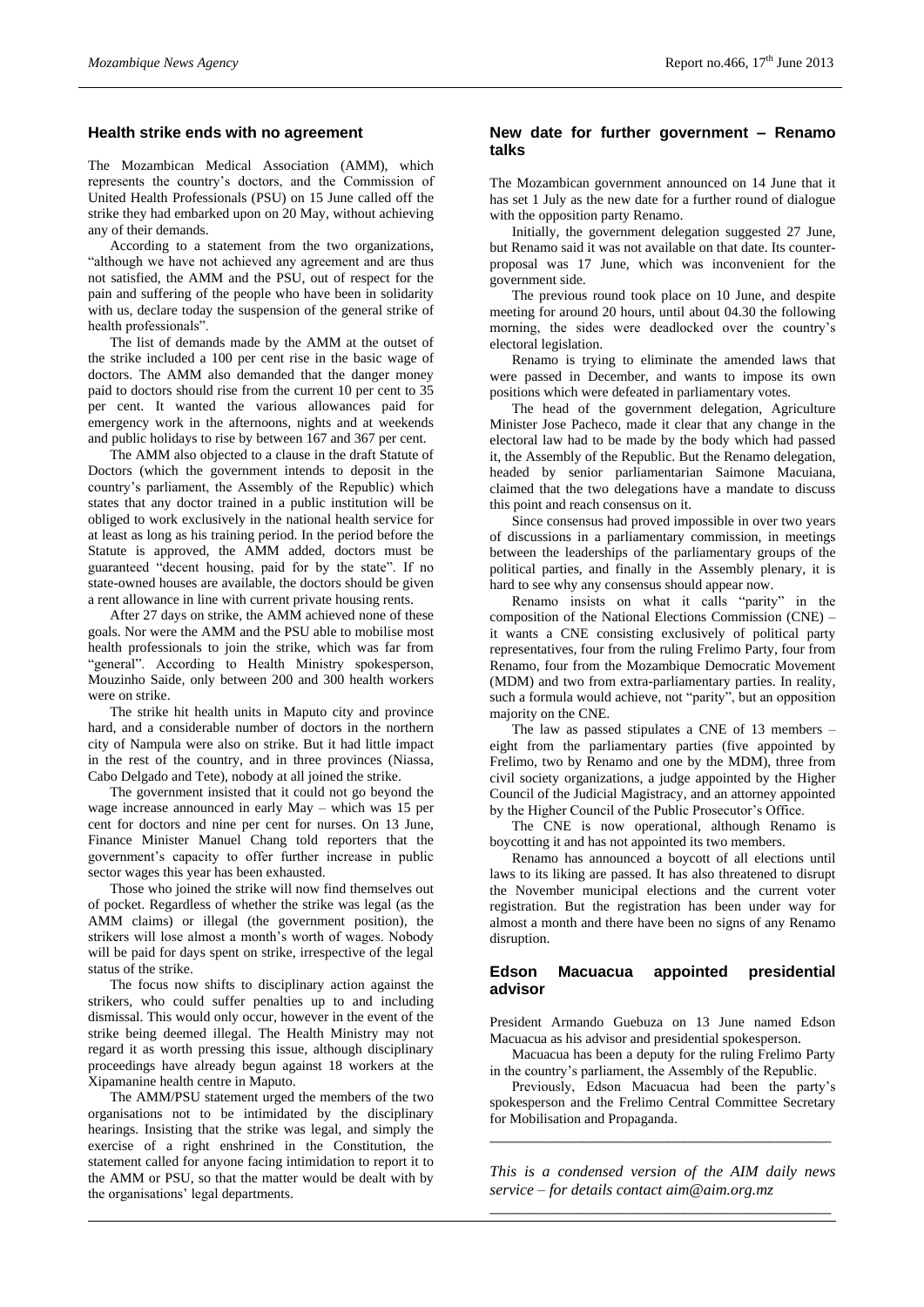# **Vale renovates 576 houses in Cateme**

Vale-Mocambique, the local subsidiary of the Brazilian mining giant Vale, has made repairs to 576 out of the 716 houses in the resettlement area of Cateme which were shoddily built.

Cateme is the site where households were resettled away from the area where Vale is now mining coal in Moatize district, in the western province of Tete.

However, there have been serious complaints that the houses were badly built without proper foundations, causing large cracks to appear in the walls.

The poor quality led to demonstrations at the end of 2011 and the beginning of 2012. These led to the intervention of Mozambique's current Prime Minister, Alberto Vaquina, who was governor of Tete province at that time.

According to Vale-Mocambique's Director of Operations, Altiberto Brandao, "we thank all the families for their cooperation which made the work possible, and reaffirm our determination to bring this process to a successful conclusion with the help of all parties".

Vale has had to fix flooring, roof sheeting, wooden frames attacked by termites, drainage, and faulty electrical wiring. The company has also improved the water supply.

The company is now repairing houses in a second resettlement area, the 25th September neighbourhood in the town of Moatize. Last month work began on renovating 39 houses out of a total of 289 homes needing improvements. Building work in the neighbourhood is scheduled to end by March 2014.

All the repairs to the houses have been supervised by the provincial directorate of public works and housing.

#### **Japan forgives \$83 million of debt**

Mozambican Deputy Foreign Minister Eduardo Koloma on 14 June announced that the Japanese government has forgiven \$83.81 million of debt owed by Mozambique.

Speaking in Maputo, Eduardo Koloma said "this debt forgiveness will mean that the Mozambican government can reallocate the savings to priority sectors".

According to Koloma, the Japanese government took the decision to forgive the debt in Yokohama, in Japan, during the fifth Tokyo International Conference on African Development (TICAD) which was held at the beginning of June.

The deputy minister was speaking at a ceremony during which the Japanese ambassador, Eiji Hashimoto, donated 3,805,000,000 yen (about \$38.21 million) for the construction of bridges in the districts of Ile in the central province of Zambezia and Cuamba in the northern province of Niassa.

Building work for the thirteen bridges will begin in February 2014 and should be completed in 2016.

Koloma added out that "these bridges will raise the standard of living of our people".

He pointed out that during the TICAD conference Japan pledged to promote development in the areas of infrastructure, energy, trade, education, health, the environment, investment and training.

The deputy minister stated that his government is convinced that in the medium term, with the assistance of Japan, Mozambique can reduce social disparities and enhance its strategic role in the process of regional integration.

Ambassador Hashimoto commented that "these thirteen bridges will strongly contribute to the future economic prosperity in the region through improved access roads".

#### **Ernst & Young predicts 6.88 per cent growth**

The consultancy company Ernst & Young has predicted that Mozambique's average annual growth in Gross Domestic Product (GDP) between 2012 and 2017 will be 6.88 per cent.

In its report "Ernst and Young's Attractiveness Survey – Africa 2013" the company states that Mozambique will register the continent's second highest growth. This puts it ahead of Angola and Rwanda (6.5 per cent growth) and just behind Malawi (7 per cent per year).

According to the study, Mozambique has the continent's seventh highest number of infrastructure projects under construction (31 projects valued at over \$32 billion). The largest number of projects is in South Africa, where 134 projects are under construction, valued at \$130 billion.

Ernst & Young describes Mozambique as one of the continent's "economic success stories" which is "among the star performers attracting growing numbers of projects" funded by Foreign Direct Investment.

The report is highly confident about Africa's economic future. It states that "Africa's rise over the past decade has been very real. While sceptics still abound, and there are people who still seek to debate the point, the evidence of the continent's clear progress over the past decade is irrefutable".

It adds that "over this period, a critical mass of African economies have grown at high and sustained rates; so much so that, despite the impact of the on-going global economic situation, the size of the African economy has more than tripled since 2000".

#### **EU to fund three new projects**

The European Commission has announced that it will fund three new development projects in Mozambique which will provide 50,000 people with access to clean water; increase trade by improving an international transport corridor; and support the construction of two hospitals.

The European Union will provide  $\epsilon$ 93 million (about \$123 million) to fund the three projects.

The first project is to provide access to clean water and sanitation for 50,000 people, and work is due to begin before the end of the year. The project has a budget of  $E11$  million, with the EU providing  $\epsilon$ 9 million, the Mozambican government spending €1 million and UNICEF donating the remaining €1 million.

The second project is to improve 111km of national road and over 100km of rural roads. The aim of the €81 million project is to improve roads linking neighbouring Malawi with Mozambique's ports, supporting regional integration and increasing trade opportunities for several agricultural areas.

The third project, budgeted at  $\epsilon$ 3 million, will finance the completion of the construction of Gile District Hospital in Zambezia province, and building work at the Manhica malaria research centre in Maputo province.

Between 2008 and 2013 the EU spent  $\epsilon$ 746 million in Mozambique, focussing on rural development, transport infrastructure and regional economic integration, as well as support for the overall economy (macro-economic stability). It has also supported health, governance, energy, water and the private sector, as well as trade related assistance.

The EU estimates that its assistance to Mozambique over the last decade has resulted in 230,000 people receiving food security social transfers, 500,000 pupils attending primary school, 100,000 people receiving anti-retroviral combination therapy to treat HIV/AIDS, over a million people being connected to improved drinking water supply systems, and 1.8 million people being connected to sanitation facilities.